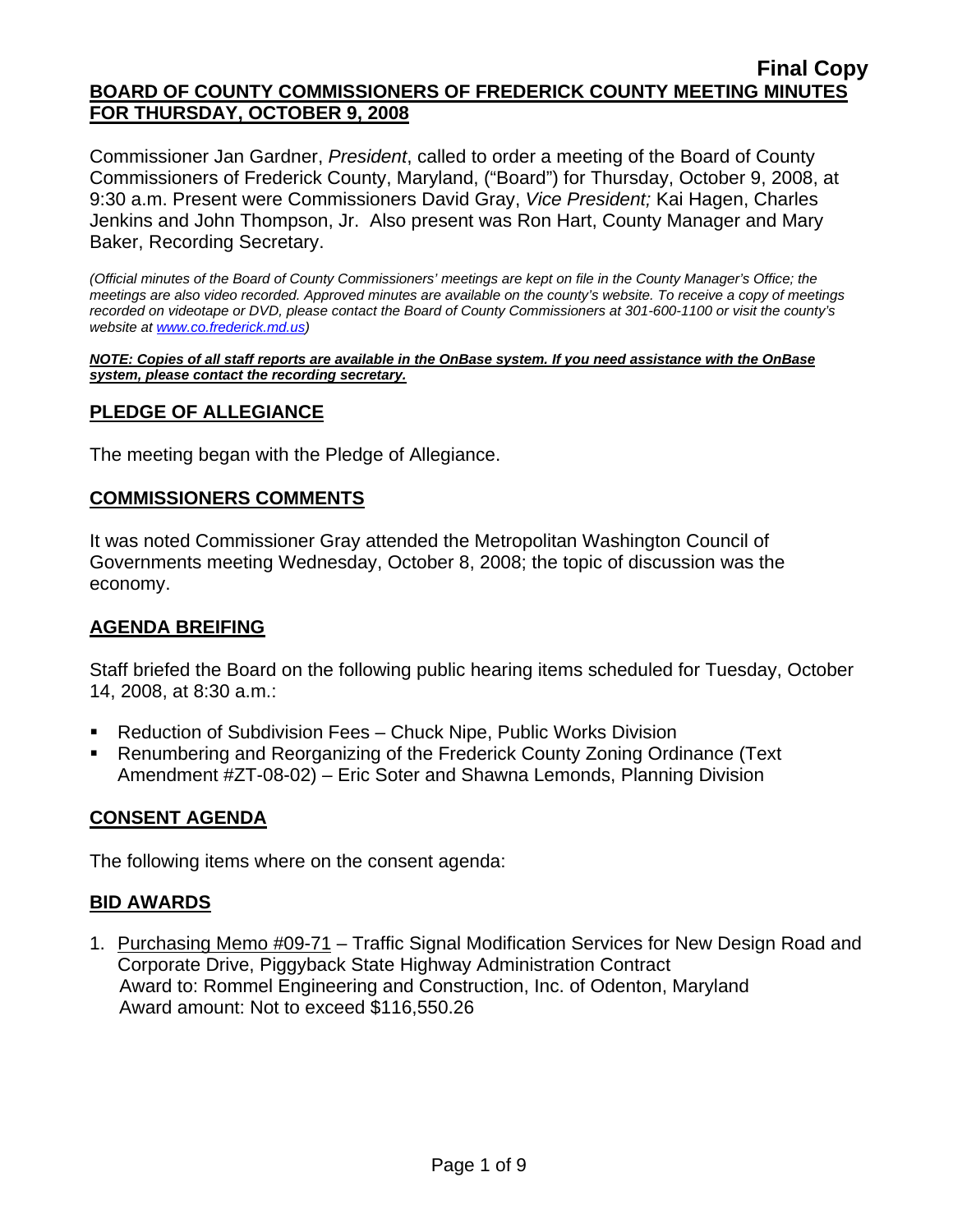- 2. Purchasing Memo #09-72 Traffic Signal Modification Services for Old National Pike and Morning Gate Lane Piggybacking State Highway Administration Contract Award to: Rommel Engineering and Construction, Inc. of Odenton, Maryland Award amount: Not to exceed \$63,906.68
- 3. Purchasing Memo #09-73 Bid Award #09-CP-52, Rehabilitation of Legore Road Bridge Award to: M.D. Miller Co., Inc. t/a The Marksmen Co. Award amount: \$1,001,220.00
- 4. Purchasing Memo #09-74 Purchase of 1,875 Microsoft Office 2007 Professional Plus Licenses Piggybacking the State of Maryland Contract Award to: Software House Inc. Award amount: \$558,637.50
- 5. Purchasing Memo #09-75 FY09 Replacement Vehicle Purchase of Seven Chevrolet Malibu Hybrid Mid Size Sedans Piggybacking the State of Maryland Contract Award to: Miller Brothers Ford, Inc. Award amount: \$163,072.00
- 6. Purchasing Memo #09-76 Paving of Parking Lots at Various County Buildings Piggybacking the Frederick County Public School Contract Award to: RFP Inc. of Middletown, Maryland Award amount: \$161,561.65

# **BUDGET TRANSFERS**

- 1. BT-09-063, Citizens Care and Rehabilitation Center
- 2. BT-09-064, Parks and Recreation Division

# **CHANGE ORDER**

1. FY 2008 Bituminous Overlay of Various County Roadways - Contract No. C29918 - Change Order #7 - Charles Nipe and Tom Meunier, Public Works Division

# **EASEMENT**

1. Washington Gas Encroachment Agreement - Ballenger-McKinney ENR WWTP Expansion - Beth Ramacciotti, Utilities and Solid Waste Management Division

Commissioner Jenkins moved to approve the consent agenda as presented. Commissioner Hagen seconded the motion that passed 5-0.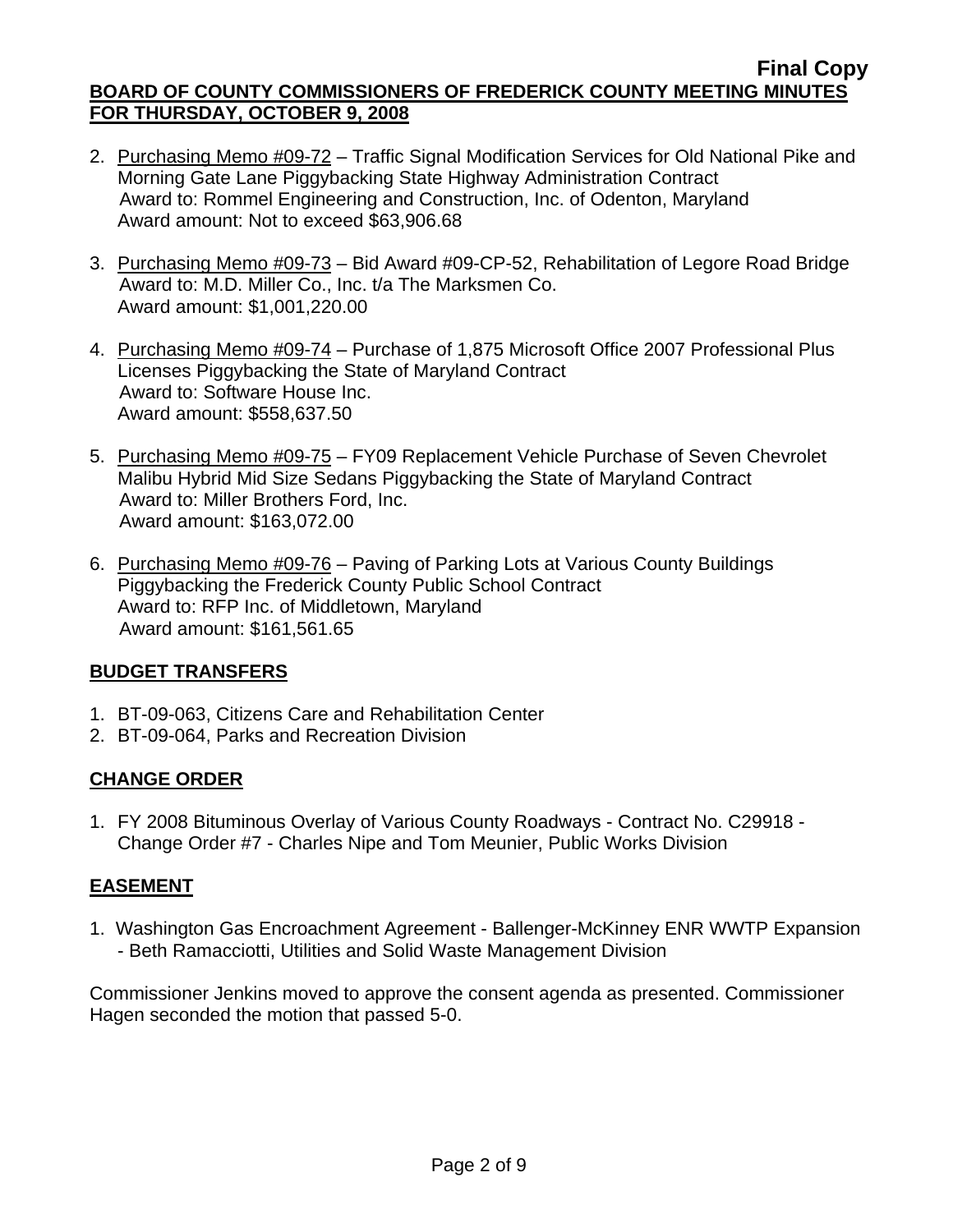## **ADMINISTRATIVE BUSINESS**

# **Memorandum of Understanding with Carroll County for Animal Services - Harold Domer, Animal Control Division**

Mr. Domer presented the staff report to the Board regarding the MOU and issues regarding utilization of personnel and resources from other agencies per the federal mandate addressing sheltering animals in the event of an emergency.

Commissioner Jenkins moved to approve the MOU as presented in the staff report. Commissioner Hagen seconded the motion that passed 5-0.

## **Rural Legacy Easement Purchase (Wayne and Patricia Guyton Farm) - Tim Blaser, Planning Division and Timmy Ruppersberger, Esquire, Venable LC (County Bond Counsel)**

Mr. Blaser and Ms. Ruppersberger presented information to the Board regarding resolution #08-27, the purchase of 210.665 acres, the Wayne and Patricia Guyton Farm located on both sides of Maryland Route 17, northeast of Gapland Road. Settlement is planned for October 21, 2008.

Commissioner Hagen moved to approve Resolution #08-27 as presented. Commissioner Gray seconded the motion that passed 5-0.

(A copy of Resolution #08-27 can be obtained in the County Manager's office or from the county's website, [www.co.frederick.md.us\)](www.co.frederick.md.us)

## **Critical Farms Application - Request for Appraisals (David and Nancy Moser Property) - Ann Bradley, Planning Division**

Ms. Bradley presented information to the Board regarding a request for an appraisal of 158 acres on Bussard Road and Roy Shaffer Road.

Commissioner Hagen moved to approve staff's recommendation as presented. Commissioner Gray seconded the motion that passed 5-0.

## **Urbana Research MXD - Request for Waiver - Eric Soter, Planning Division**

Mr. Soter presented information to the Board regarding a possible amendment to the MXD Phase I waiver request, which would increase the percentage of commercial activity.

The Board requested to hear from Mr. Natelli, the developer.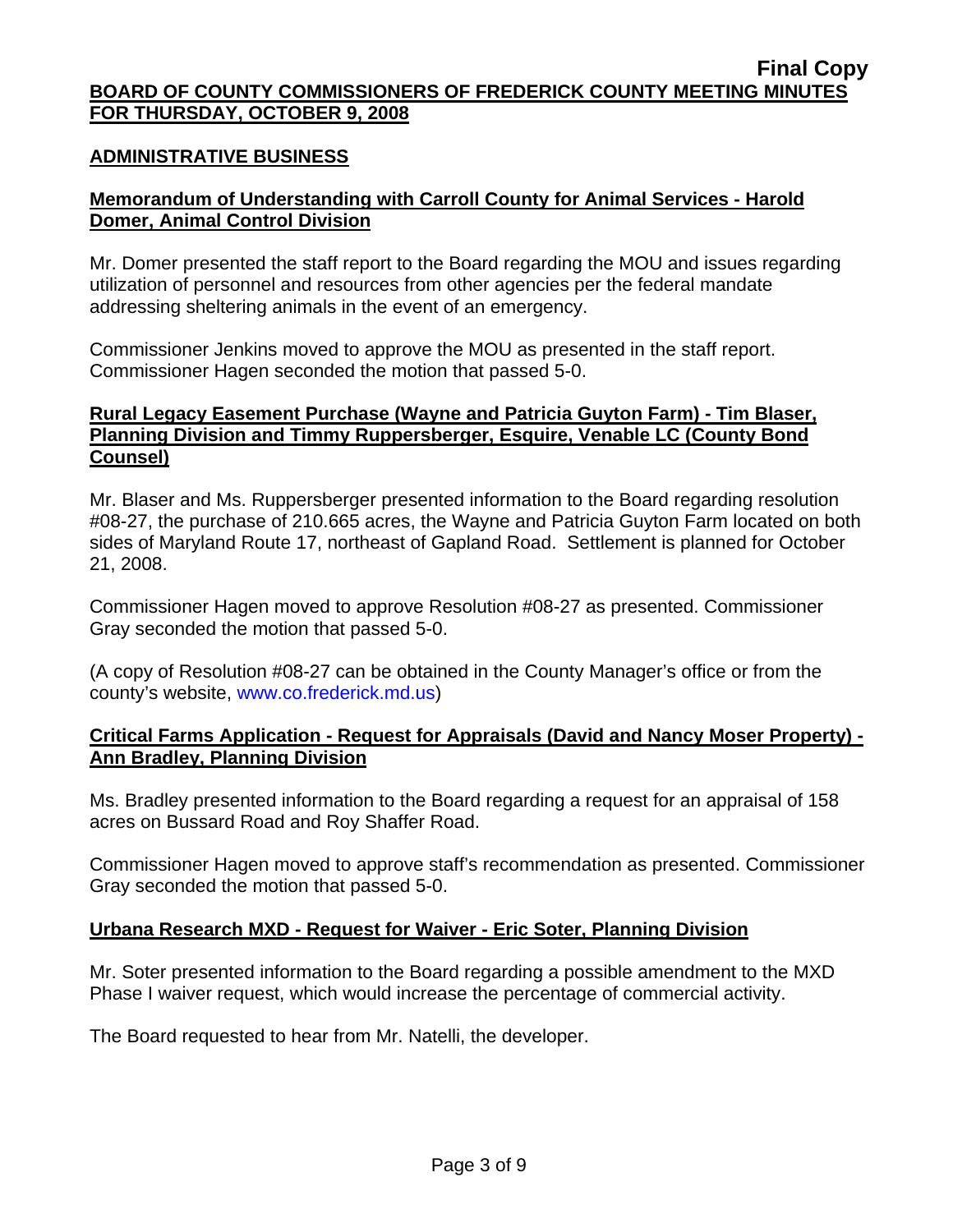Commissioner Hagen moved to grant the waiver and proceed to public hearing. Commissioner Gray seconded the motion that passed 4-1 with Commissioner Thompson opposed.

# **Residential Combination Inspections - Inspector Cross Training - Gary Hessong, Permitting and Development Review Division and Kathy Mitchell, Office of the County Attorney**

Mr. Hessong, Ms. Mitchell and Sharon Goetz, Permitting and Development Review Division (DPDR), presented information to the Board regarding adjustments to staffing, personnel and work assignments within the division. Due to changing market conditions, there has been a decrease in permitting activity causing a decrease in revenue. DPDR initiated a cross training program for inspectors to be fully implemented by September 2009.

Commissioner Thompson recused himself from the plumbing aspect due to a conflict of interest.

The Board requested for Ms. Mitchell to obtain information from the Attorney General regarding interpretation of "master" license.

Commissioner Jenkins moved to take the proposed text amendment to public hearing. Commissioner Gray seconded the motion.

Commissioner Thompson requested to split the motions.

Commissioners Jenkins and Gray withdrew their motion.

Commissioner Jenkins moved to take Chapter 1-7 regarding electrical inspectors as presented to public hearing. Commissioner Gray seconded the motion that passed 5-0.

Commissioner Jenkins moved to take Chapter 1-14 regarding plumbing inspectors as presented to public hearing. Commissioner Gray seconded the motion that passed 4-0-1 with Commissioner Thompson abstaining.

## **Demonstration of Hansen Mobil Solution Software Application - Gene Mellin and Marc McNeal, Fire and Rescue Services Division and Maria Weese, Interagency Information Technologies Division**

Mr. McNeal and Mike Dmuchowski, Frederick County Fire Marshal, presented information to the Board regarding the new Hansen Mobil Solution Software Application to be used by the Frederick County Fire Marshal's Office.

The Board took no action.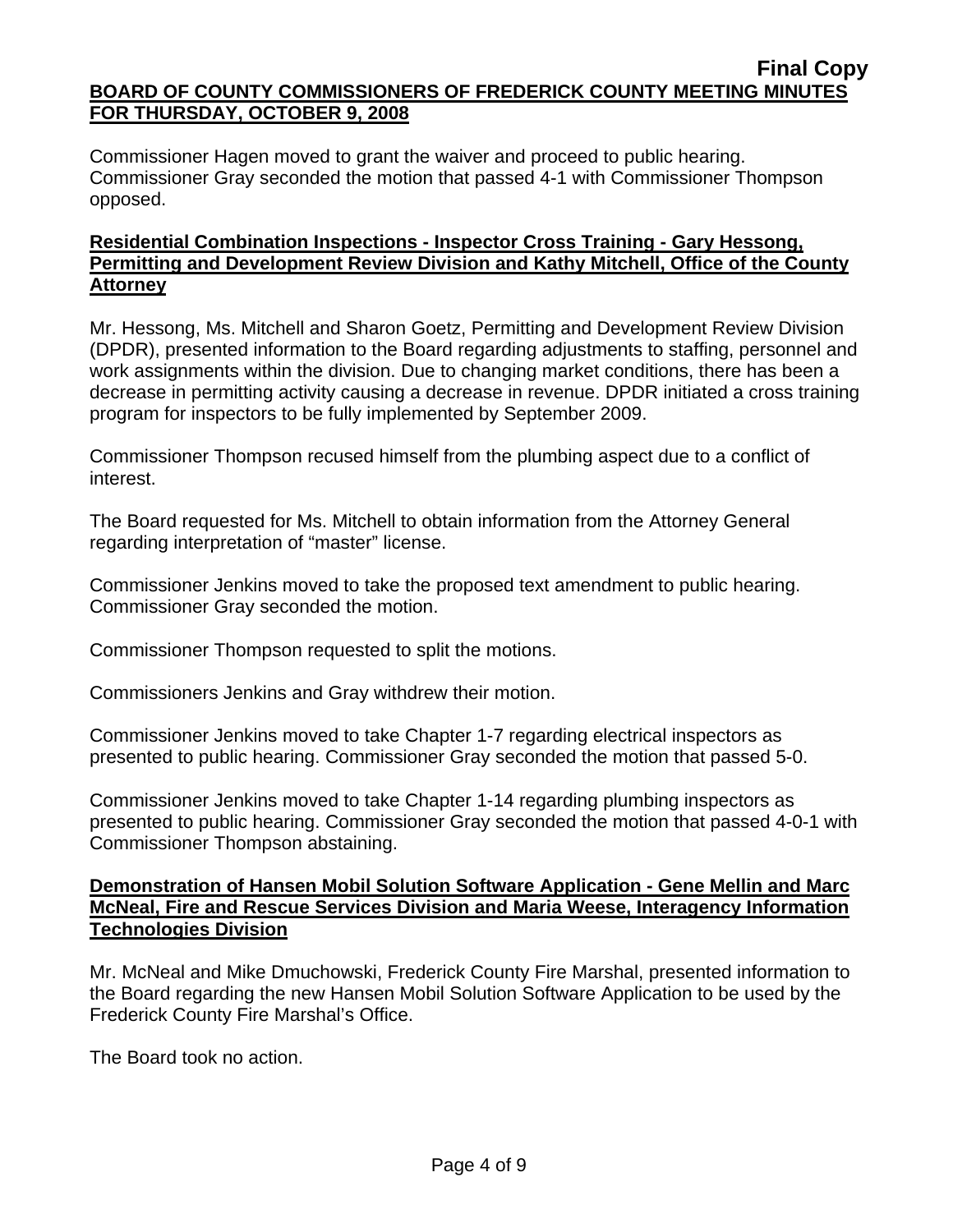## **DIRECTORS REPORT – Eric Soter, Planning Division**

Mr. Soter presented division updates.

The Board took no action.

## **COMMISSIONERS COMMENTS**

None.

## **PUBLIC COMMENTS**

Bill Ashton, City of Frederick

### **QUESTIONS – PRESS**

None.

### **CLOSED SESSION**

Commissioner Gray moved to proceed to closed session in accordance with Maryland Annotated Code State Government Article § 10-508(a)(3) To consider the acquisition of real property for a public purpose and matters directly related thereto. Commissioner Hagen seconded the motion that passed 5-0.

## **ADJOURN**

The meeting adjourned at 12:30 p.m.

Respectfully submitted,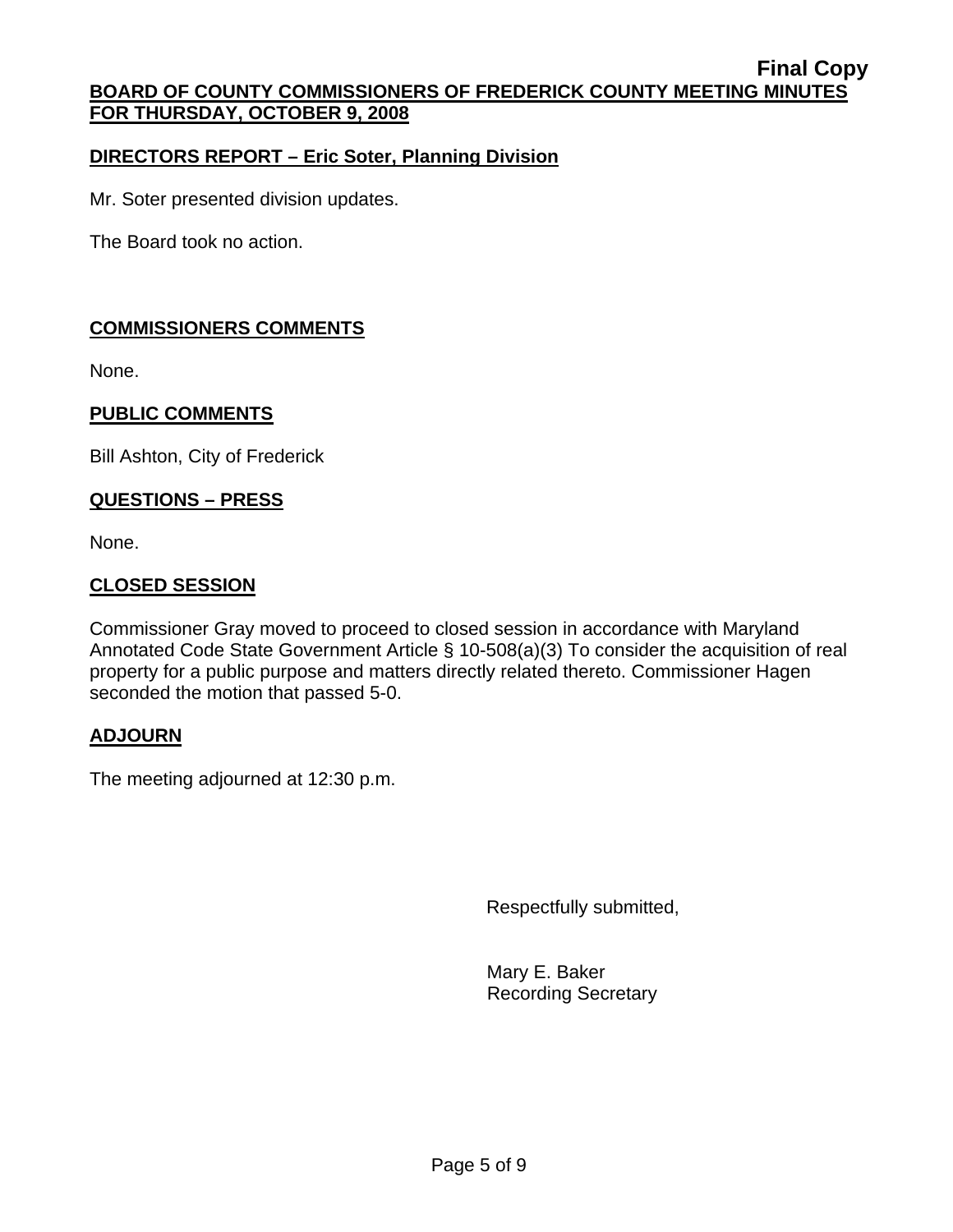## **FORM OF STATEMENT FOR CLOSING THE MEETING OF THURSDAY, OCTOBER 9, 2008**

# **STATUTORY AUTHORITY TO CLOSE SESSION**

#### **State Government Article §10-508(a):**

 $\overline{a}$ 

(3) To consider the acquisition of real property for a public purpose and matters directly related thereto.

### **Motion:**

Commissioner Gray moved to proceed to closed session in accordance with Maryland Annotated Code State Government Article § 10-508(a)(3) To consider the acquisition of real property for a public purpose and matters directly related thereto. Commissioner Hagen seconded the motion that passed 5-0.

#### **Topic to be Discussed:**

To consider the acquisition of a property in Frederick County for parks and recreation purposes.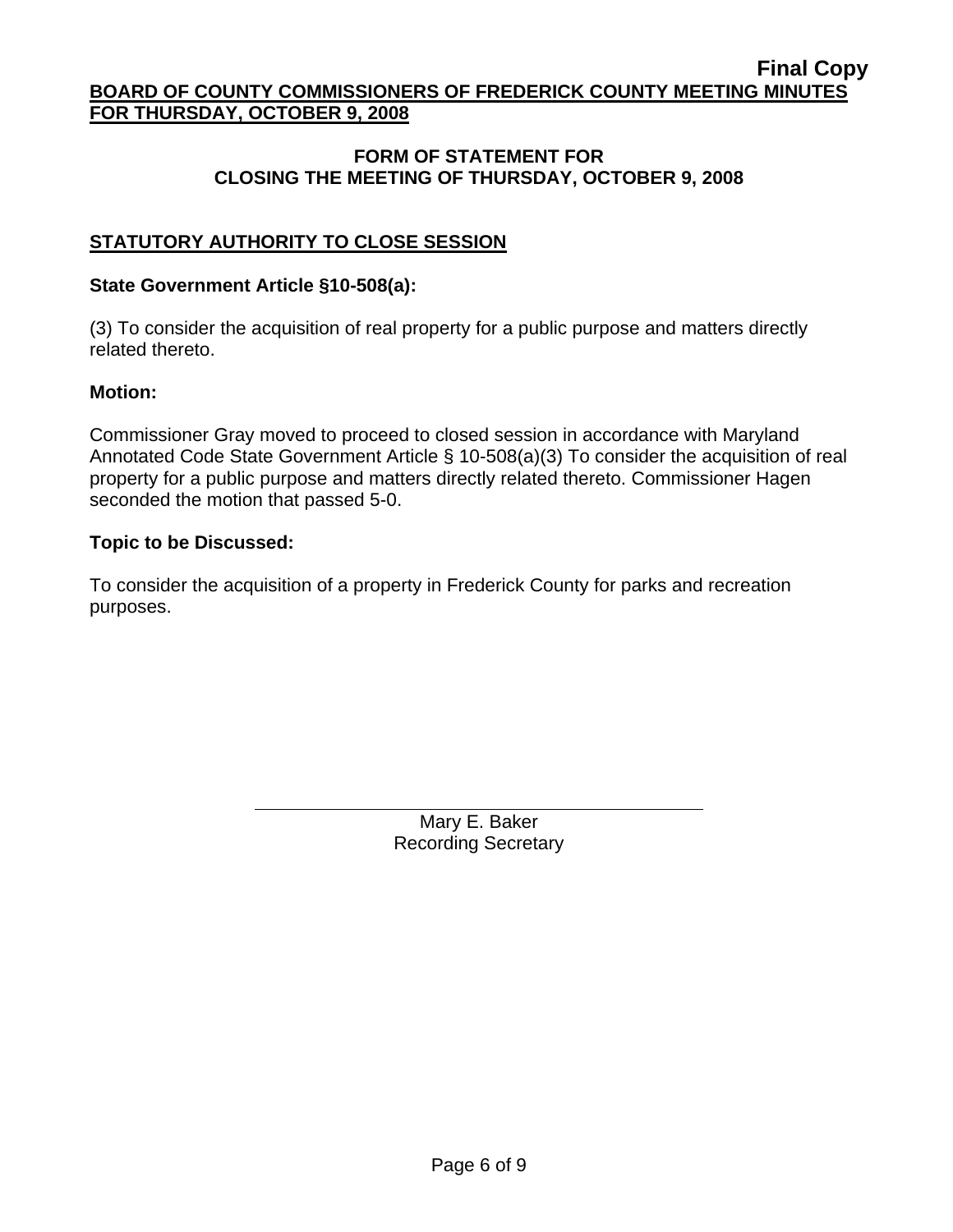## **FORM OF STATEMENT FOR CLOSING THE MEETING OF THURSDAY, OCTOBER 9, 2008**

# **STATUTORY AUTHORITY TO CLOSE SESSION**

### **State Government Article §10-508(a):**

 $\overline{a}$ 

(3) To consider the acquisition of real property for a public purpose and matters directly related thereto.

### **Motion:**

Commissioner Gray moved to proceed to closed session in accordance with Maryland Annotated Code State Government Article § 10-508(a)(3) To consider the acquisition of real property for a public purpose and matters directly related thereto. Commissioner Hagen seconded the motion that passed 5-0.

### **Topics to be Discussed:**

To discuss the possible acquisition of an agricultural easement.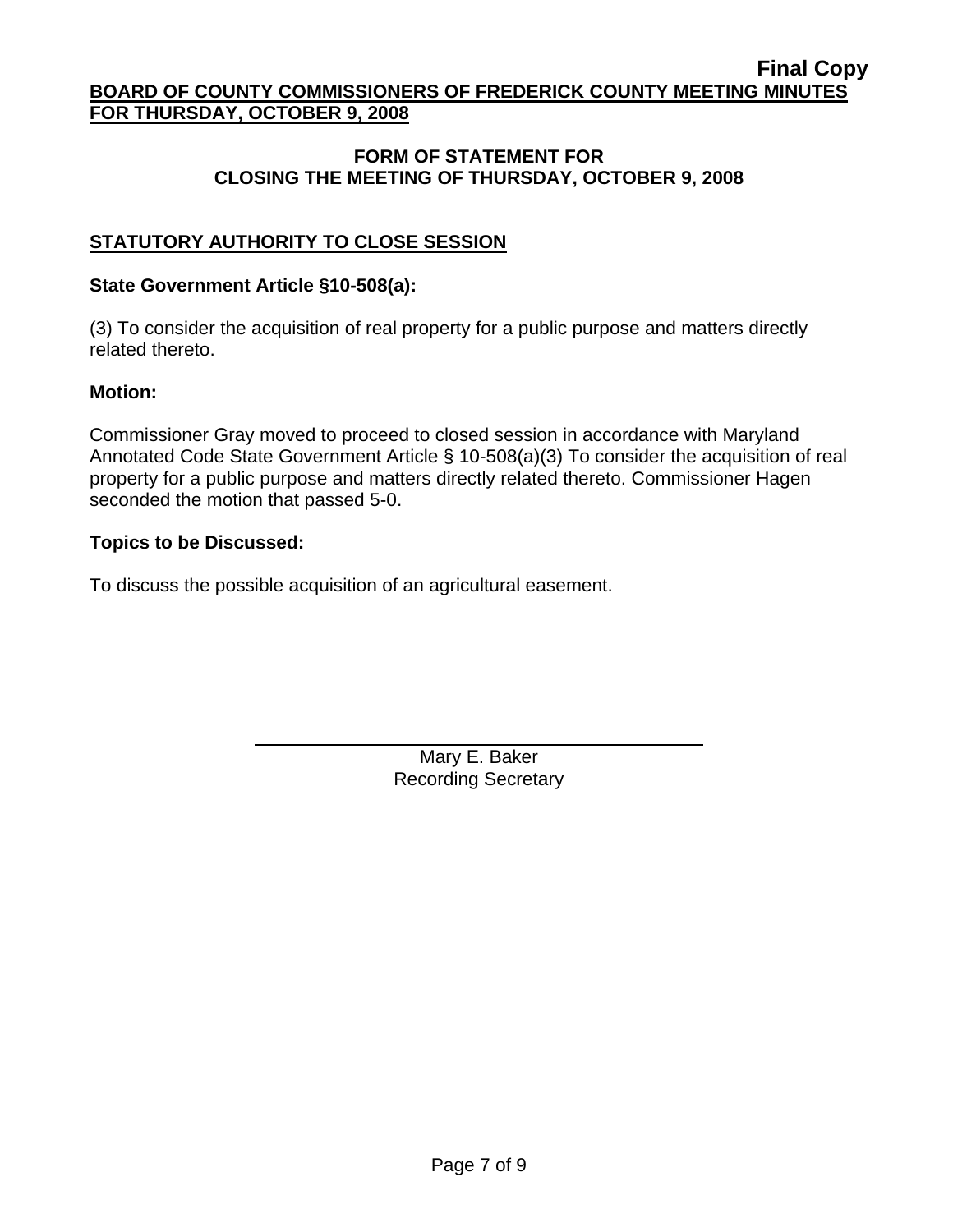#### **FORM OF STATEMENT FOR MINUTES OF NEXT OPEN MEETING ON TUESDAY, OCTOBER 14, 2008 FOLLOWING THE CLOSED MEETING OF THURSDAY, OCTOBER 9, 2008**

# **STATUTORY AUTHORITY TO CLOSE SESSION**

### **State Government Article §10-508(a):**

(3) To consider the acquisition of real property for a public purpose and matters directly related thereto.

### **Motion:**

Commissioner Gray moved to proceed to closed session in accordance with Maryland Annotated Code State Government Article § 10-508(a)(3) To consider the acquisition of real property for a public purpose and matters directly related thereto. Commissioner Hagen seconded the motion that passed 5-0.

### O**thers in Attendance:**

J. Mathias, R. Hart, P. Dial, C. Chamberlain and M. Baker

## **Topics Discussed:**

To consider the acquisition of a property in Frederick County for parks and recreation purposes.

#### **Action Taken:**

The Board denied staff's request for the acquisition.

 $\overline{a}$